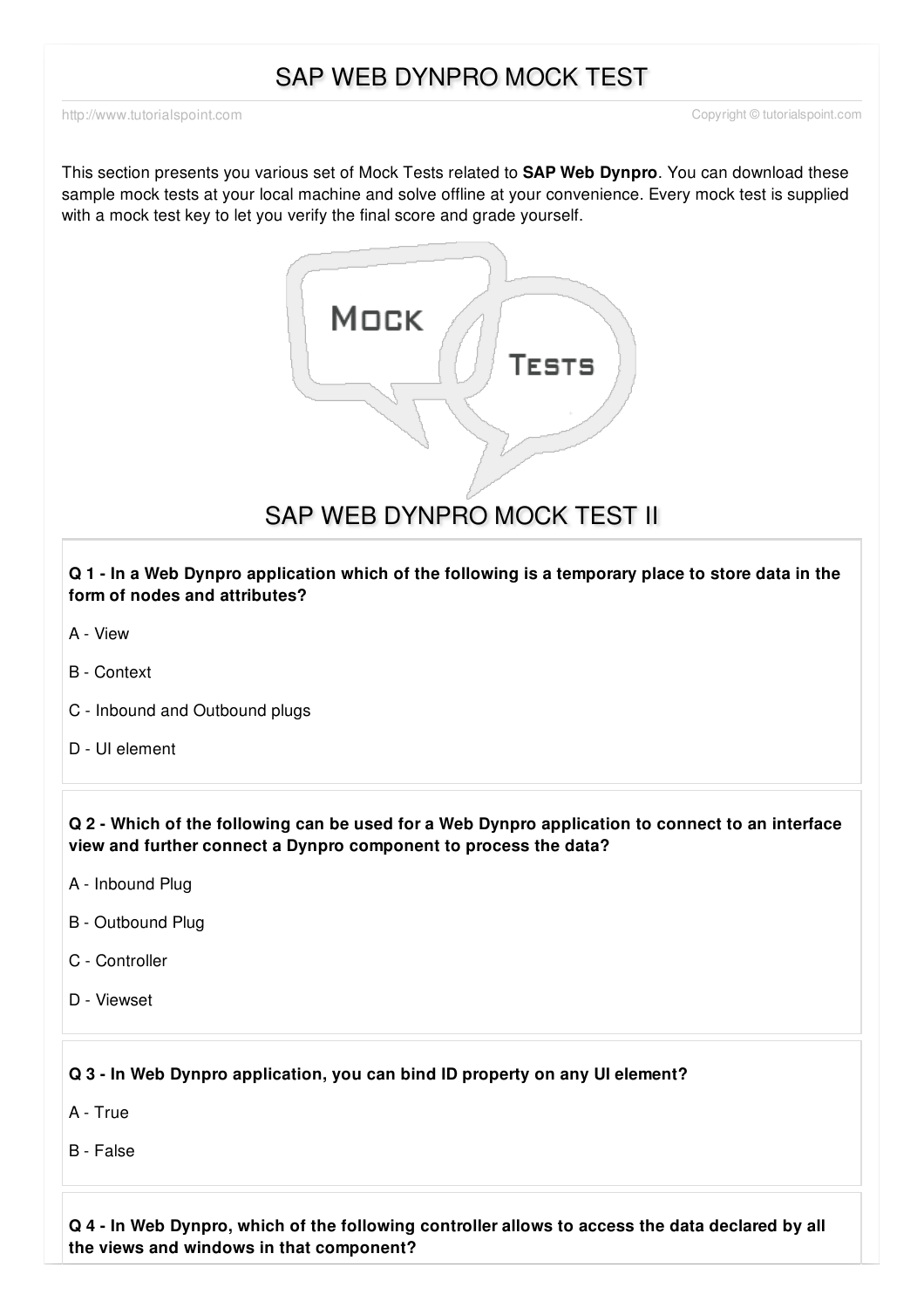- A [Component](javascript:void(0);) Controller
- B View [Controller](javascript:void(0);)
- C Both of [these](javascript:void(0);)
- D None of [these](javascript:void(0);)

Q 5 - Which of the following is used to link inbound and outbound plug and to determine target **view of outbound plug?**

- A [View](javascript:void(0);) set
- B View [Container](javascript:void(0);)
- C [Navigation](javascript:void(0);) Link
- D [Action](javascript:void(0);)
- E [Event](javascript:void(0);)

**Q 6 - To create multiple layouts of one view, you can create multiple transparent containers and assign different layouts to them?**

- A [True](javascript:void(0);)
- B [False](javascript:void(0);)

## **Q 7 - Which of the following Transaction can be used to create T-code for a Web Dynpro application?**

- A [SE87](javascript:void(0);)
- B [SE37](javascript:void(0);)
- C [SE93](javascript:void(0);)
- D None of [these](javascript:void(0);)

## Q 8 - In Web Dynpro ALV, what is the maximum number of rows can be visible at one time?

A - [500](javascript:void(0);)

- $B 1000$  $B 1000$
- C [1500](javascript:void(0);)
- D [2000](javascript:void(0);)

## **Q 9 - In Web Dynpro, you can associate a view to which of the following in SAP GUI?**

A - [Transaction](javascript:void(0);)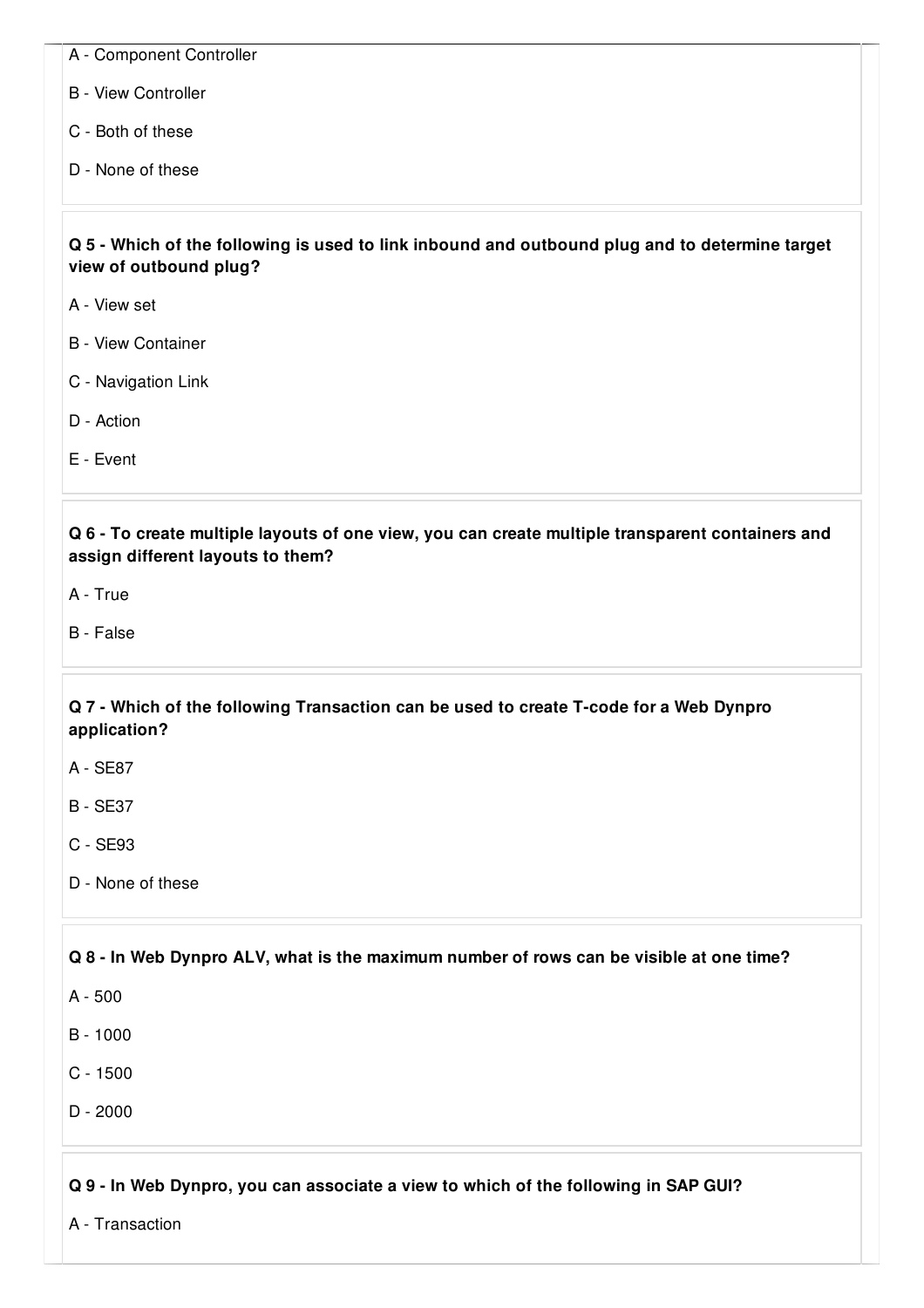- B [View](javascript:void(0);)
- C [Screen](javascript:void(0);)
- D [Transport](javascript:void(0);)

### **Q 10 - Which of the following standard WD component is used to build ALV in Web Dynpro?**

- A [SALV\\_WD\\_TABLE](javascript:void(0);)
- B [AVL\\_TABLE](javascript:void(0);)
- C [SALV\\_WD\\_TABLE\\_USAGE](javascript:void(0);)
- D None of the [above](javascript:void(0);)

### **Q 11 - Which of the following represents a right sequence of event trigger in Web Dynpro?**

**Component Controller**

**View**

#### **Windows**

- A [1,2](javascript:void(0);) 3
- B [3,2,1](javascript:void(0);)
- $C 3, 1, 2$
- D [1,3,2](javascript:void(0);)

#### **Q 12 - Which of the following is not a valid Web Dynpro UI element?**

- A Page [Header](javascript:void(0);)
- B [Message](javascript:void(0);) Area
- C [Transparent](javascript:void(0);) View
- D [Button](javascript:void(0);)

# ANSWER SHEET

| <b>Question Number</b> | <b>Answer Key</b> |
|------------------------|-------------------|
|                        | B                 |
| റ                      | A                 |
| റ<br>Q                 | B                 |
| $\prime$               | A                 |